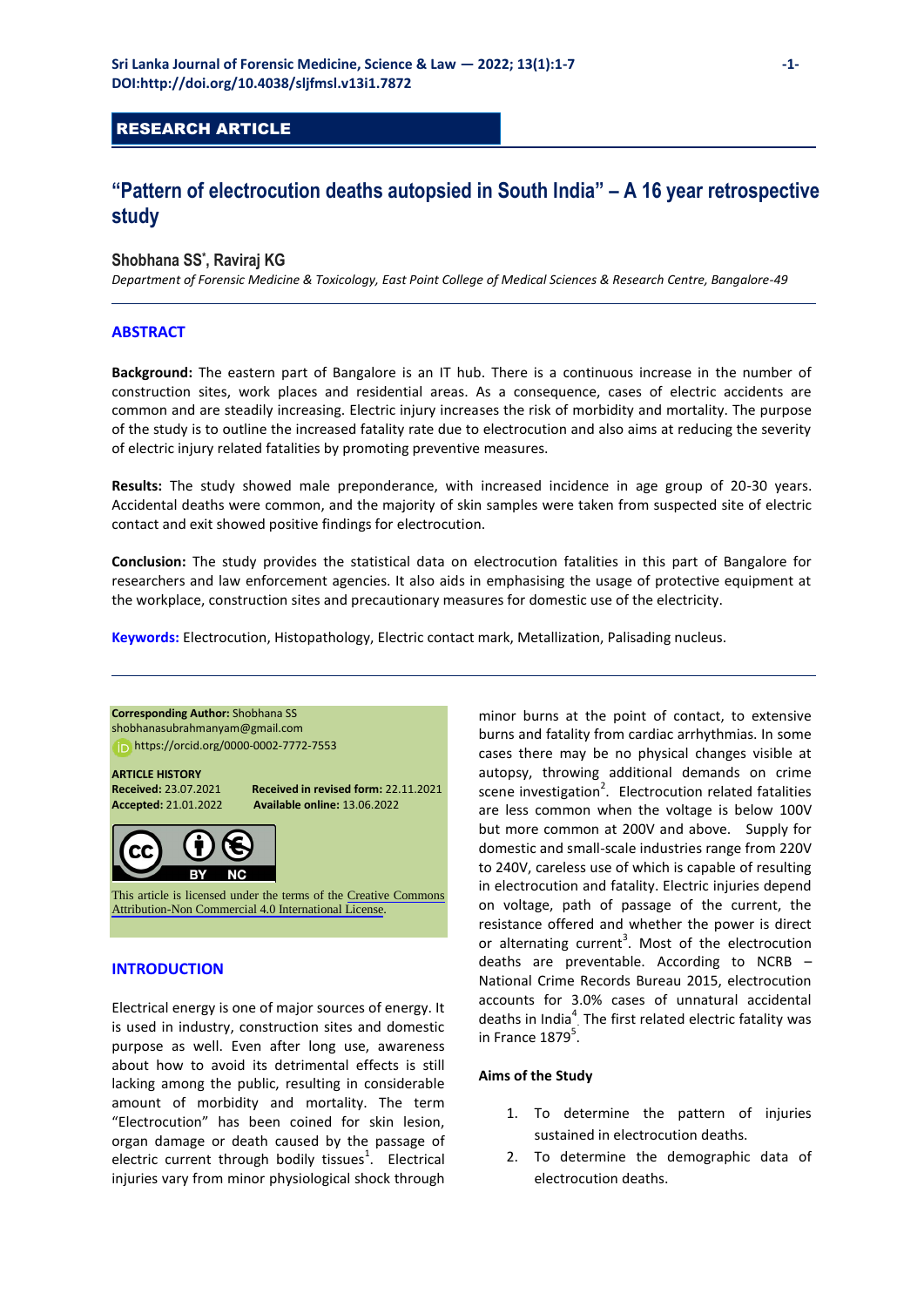3. To interpret histopathology findings in the electrocution deaths.

## **METHODS**

This study was done in a tertiary care centre hospital; Department of Forensic Medicine & Toxicology which handles most of the autopsies in eastern part of Bangalore. The study is retrospective and covers a period of sixteen years between 2005 and 2020. A detailed proforma was prepared to summarise information from police requisition forms 146(i) and 146(ii), post-mortem examination reports, autopsy pathologists, histopathology and autopsy photographs. The study analyses the demographic data, pattern of injuries sustained, histopathological findings of the entry and exit points of electric current, and internal organs.

#### **Inclusion criteria:**

All autopsies with history of electrocution

All autopsies where cause of death was given as electrocution

### **Exclusion criteria:**

All other thermal deaths including lightning deaths.

#### **Statistical analysis:**

Descriptive analysis was used.

#### **RESULTS**

Seventy one cases of death by electrocution were identified. Sixty seven were male. The most common incidence was in the 21-30 year old age group (33 cases), followed by 11-20 year age group (12 cases). Thirty four electrocutions occurred in the work place, 21 outdoors and 16 cases within the home. Upper limbs were involved in 43 cases, lower limbs in 12 cases, trunk in 10 cases, and head in 8 cases, 1 of which included the cornea of eye. Entry marks were seen in 65 cases (multiple entry wounds were present in 6 cases) **(Table 1).** Both entry and exit marks were present in 18 cases. Flame burns were seen in 7 cases. Thirty seven cases were associated with mechanical injuries including abrasions, contusions, lacerations and incised wounds. There were no contact marks in 6 cases.

#### **Table 1:** Pattern of injuries

| <b>Types of injuries</b>     | <b>Number</b> | Percentage |
|------------------------------|---------------|------------|
|                              | of cases      |            |
| <b>Entry Wound</b>           | 65            | 91.5       |
| <b>Multiple entry wounds</b> | 06            | 8.45       |
| <b>Entry and Exit wounds</b> | 18            | 25.3       |
| <b>Flame burns</b>           | 07            | 9.8        |
| <b>Mechanical injuries</b>   | 37            | 52.1       |
| No injuries                  | በ6            | 8.45       |

Samples were sent for histopathology in 55 cases. In 16 cases histopathological examination was considered not necessary by the pathologist.

The most common microscopic feature noticed in organs was congestion, which is a nonspecific finding. Myocardial infarction was seen in 03 cases, oedema of brain in 01 case and pneumonia in 01 case. Myocardial infarction and pneumonia were incidental findings in the cases.

Toxicological analysis was done in 04 cases of which 01 showed presence of ethanol.

Incidences were more common in summer, there being 41 cases observed in March to June, followed by 15 cases during each of the periods from July to October and from November to February.

The manner of death in 70 cases was accidental and in 01 case it was homicidal. No case of suicide was observed. The cause of death was given as electrocution in 50 cases followed by electric shock in 12 cases; respiratory failure was given in 03 cases. Cardiac arrest, myocardial infarction, syncope, cardiorespiratory failure, aspiration and injury were stated as the cause of death in 06 cases.

On microscopic examination 35 cases showed nuclear streaming, 21 cases showed dermoepidermal separation, 10 cases showed coagulative necrosis and 03 showed micro-blisters. (**Fig. 1, 2, 3 & 4**) There was metallisation in 02 cases. Skin samples were normal in 03 cases. Nuclear streaming and dermo-epidermal separation were coexistent in 02 cases.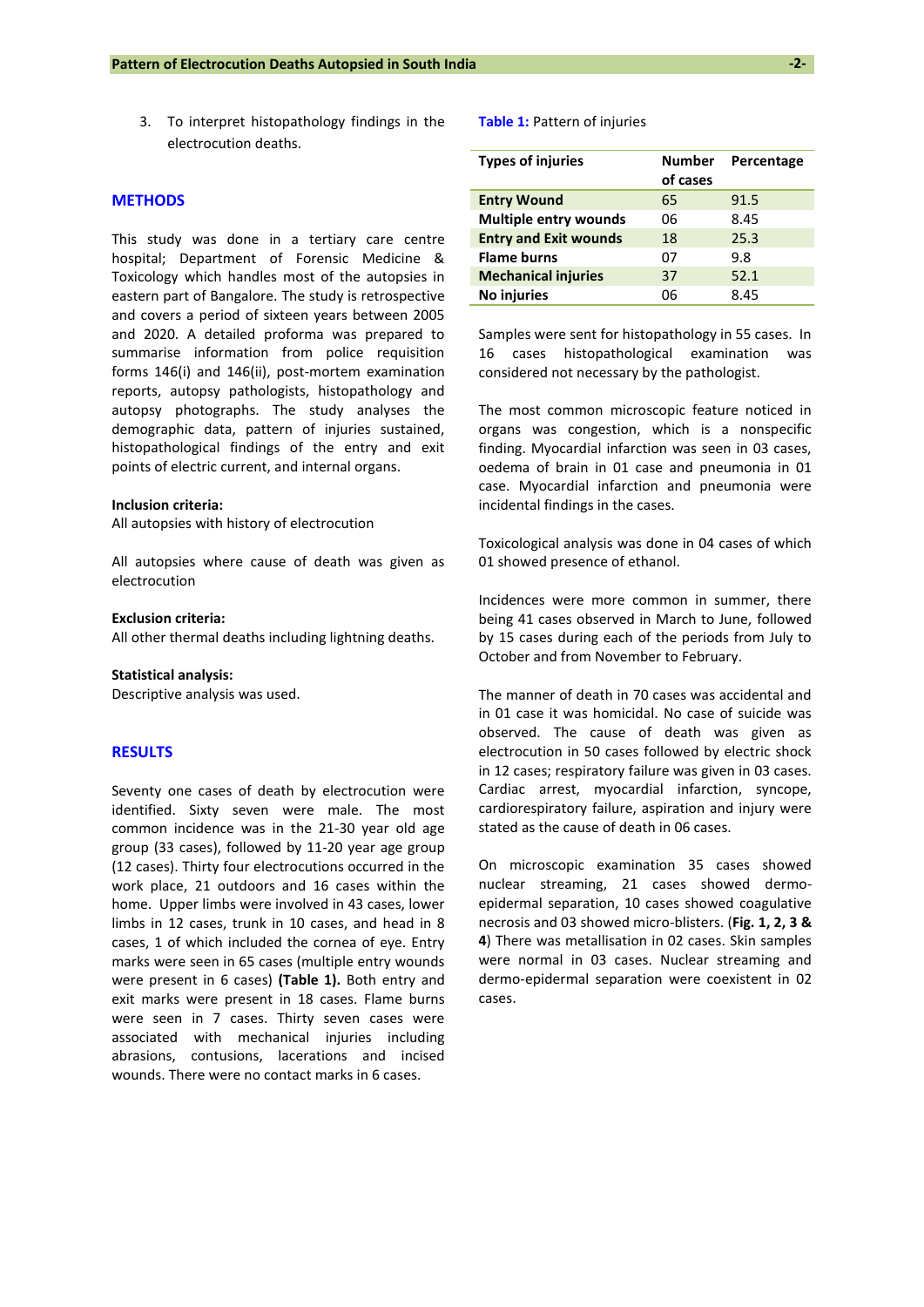

**Figure 1:** Microscopic findings of skin samples



**Figure 2:** Microphotograph of intradermal blister formation (black arrows) (H&E x10)



**Figure 4:** Microphotograph of micro blister formation (black arrow) (H&E x10)



**Figure 3:** Microphotograph of nuclear streaming (black arrows) and coagulative necrosis (yellow arrows) (H&E x10)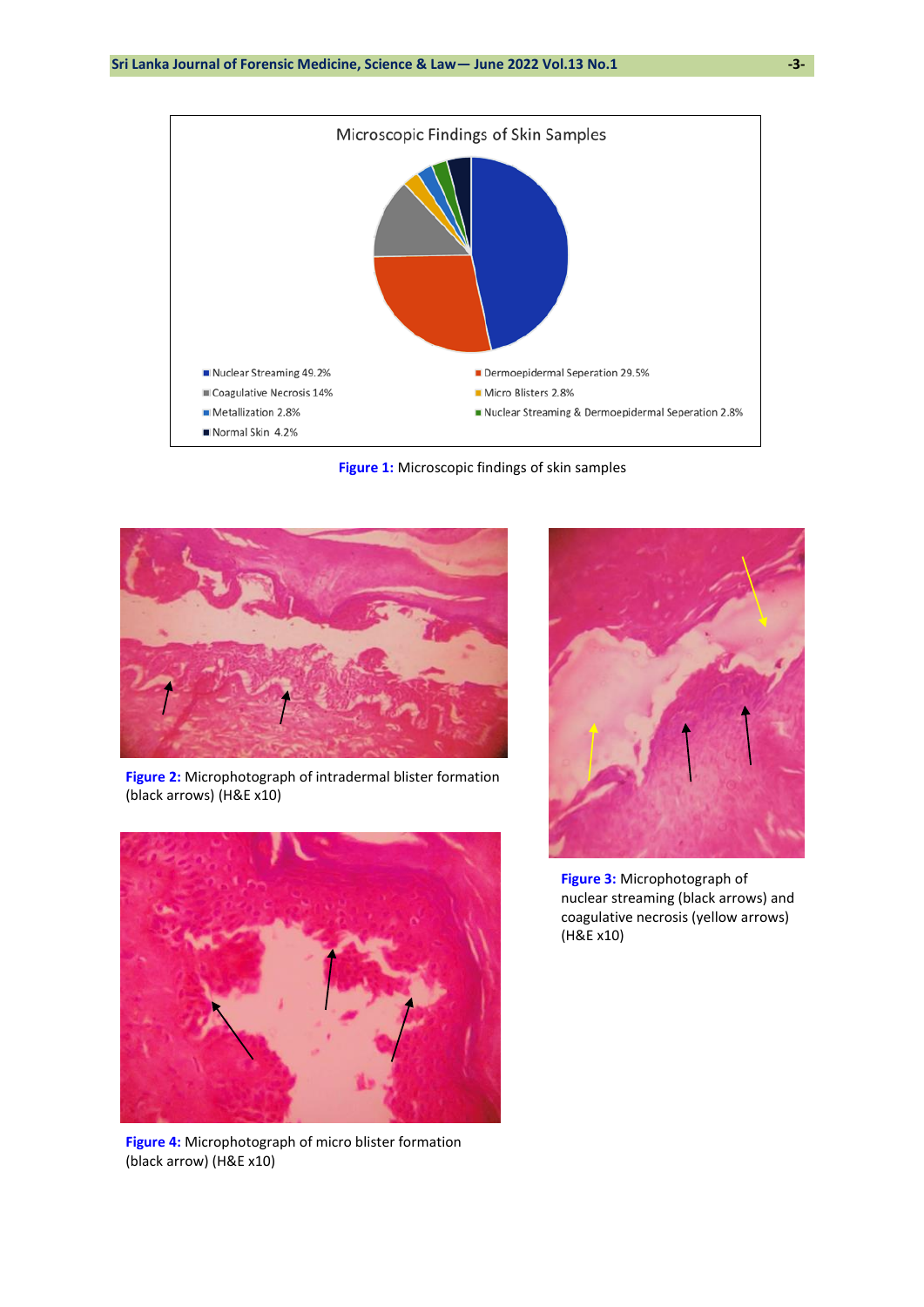#### **DISCUSSION**

The study was done in eastern part of Bangalore for a period of 16 years. Electrocution accounted for about 1.74% of all autopsies done during the study period which corresponded to two studies done in Puducherry, India where it accounted for 1.18% and 0.9% of all autopsies $^{6,7}$ . However, it contrasts with a study done in Raichur, Karnataka, India where electrocution contributed to 2.78% of all cases $^8$ .

The current study showed a male preponderance (93.8%) compared to female (6.2%) similar to other studies; maybe because males are involved in more outdoor activities like work in construction sites/factories/other occupations. The 21-30 year age group followed by the 10-20 year age group is commonly affected in the current study which is similar to studies done in Chennai, India and Manipur, India, as it is the productive age group that is more exposed to outdoor activities<sup>9,10</sup>. In the current study youngest case was a 3-year-old girl and oldest was a 75-year-old male.

In the current study, 49% of electrocutions occurred in the workplace, 22% in households and 29% outdoors. This is in contrast to a study done in Aligarh, India and Chennai, India, where electrocution was more common in the domestic situation than workplace and outdoor situations $9,11$ . The study is similar to a study done in Raichur, India. The possible reasons as to why the incidences are higher in the workplace in this study is probably due to the fact that this study was done in the eastern part of Bangalore where a larger number of construction sites, industries and IT companies are located and use of electricity is considerably high<sup>8</sup>.

In the current study 93% of cases had an entry mark, 25% had an exit mark, 25% had both entry and exit marks and 7% did not have any electric contact mark. The mark may be absent due to brief contact with the live wire or due to collapse of person due to ventricular fibrillation resulting in falling away from the wire. When there is prolonged contact, burns may be produced $^{12}$ . The contact mark may be present only in 57-83% of cases as its appearance depends on several factors such as current flow per unit time, voltage, and duration of exposure $^{2,13}$ .

In the present study the entry mark was predominantly seen in upper extremities followed by lower extremities and trunk. This may be explained by the fact that the upper extremities are the most used part of the body for finer activities. The findings are similar to studies done in Tehran, Zagreb and Northern India where upper extremities were the common site. In Tehran no contact marks were seen in 5.4% of cases. In Zagreb, the skin was normal in 21% of cases. In Northern India contact mark was present only in 61% of cases which contrasts with the current study<sup>14,15,16</sup>. In general, resistance is high in the skin of back and low in forearm, palms, arm and scalp $^{17}$ .

Knight states that typical features of Electric contact mark may not be present in all cases of electrocution even though the entry mark generally shows the shape and size of conductor. No mark on the skin may be seen if contact point is broad and if there is water which will considerably reduce the  $resistance<sup>1</sup>$ .

This study showed different types of mechanical injuries like abrasions, contusions and lacerations. In one case, the cause of death was given as due to mechanical injuries sustained due to a fall following electric contact. It is similar to a study done in South Delhi where cause of death was given as polytrauma as a result of fall from height $19$ . Gordon had explained that associated injuries from mechanical trauma are due to the deceased being flung violently due to contact with high tension electrical conductor<sup>20</sup>.

On considering the manner of death, the current study showed 70 cases as accidental and 01 case as homicidal. No suicidal deaths were identified in this study. In a majority of cases, the manner of death was accidental. In the current study there was one homicidal death where the victim was restrained and later assaulted resulting in loss of consciousness. She was then chairbound and electrocuted using cables entwined around her hand and forefinger. A study done in Gujarat revealed that most of the cases were accidental in nature. However, a study done in Australia revealed that 29% were suicidal deaths. The reason maybe that the study was done in a developing country where other methods are preferred to commit suicide $2^{1,22}$ . Forty one incidents in the current study were in the summer and 15 cases each in winter and rainy seasons. This is similar to a study done in Coimbatore, where incidences were more during summer probable due to greater use of electric appliances and due to increased sweating, (lowered resistance at point of contact). However, this study contrasts with a study done by Sachin Giri et al from central India where the incidence is greater in the rainy season followed by summer $^{23,24}$ .

In the current study the cause of death in 50 cases was stated as electrocution. Mode of death was not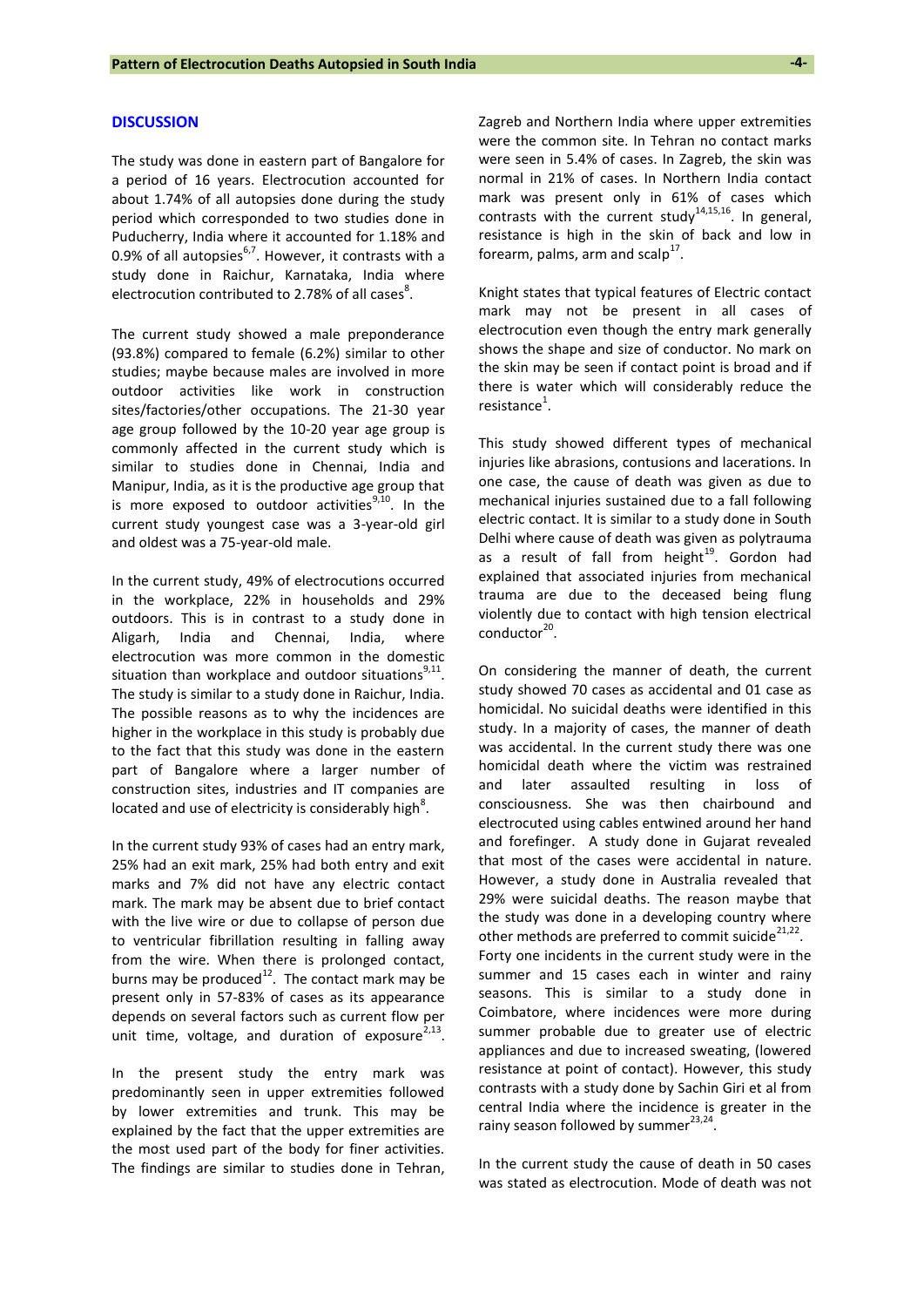indicated in many of the cases. Modes identified were syncope and shock. Syncope was stated due to possible sudden stoppage of circulation, and "shock" here meant electric shock. A study done in Maryland states that deaths due to electrical energy are functional fatalities, which may happen as a result of cardiac arrhythmias / ventricular fibrillations, asphyxia or electrically induced respiratory muscle contractions. In the present study in 03 cases, the death was stated as respiratory failure probably due to involvement of intercostal muscles and diaphragm, as a result of passage of electric current through chest and abdomen. In twelve cases death was concluded as due to electric shock; in one case cause of death was given as due to injury due to a fall from height following electrocution. Cause of death was given as myocardial infarction, Aspiration, syncope, cardiorespiratory failure and cardiac arrest in the remaining 05 cases. Myocardial infarction could be an incidental finding, Aspiration could be a terminal event, and the path of electric current passage through the heart could have caused sudden stoppage of heart resulting in syncope, cardiac arrest and cardiorespiratory failure.

In the current study the cause of death in 50 cases was given as electrocution. Mode of death was not stated in many of the cases. A study done in Maryland states that deaths due to electrical energy are functional fatalities, which may occur as a result of cardiac arrhythmias / ventricular fibrillations, asphyxia or electrically induced respiratory muscle contractions. In the present study in 03 cases, death was given as respiratory failure probably due to involvement of intercostal muscles and diaphragm, as a result of passage of electric current through chest and abdomen. In 12 cases the conclusion was that death was due to electric shock; in one case the cause of death was given as due to injury caused by falling from a height following electrocution. The cause of death was given as myocardial infarction, aspiration, syncope, cardiorespiratory failure and cardiac arrest in the remaining 05 cases.

Damage to biological matter occurs due to the passage of electrons through tissues. Fatality and damage depends on the vital structure through which the electrons had passed. The myocardium is involved when electrons passes from hand and earthed to feet or opposite hand, the most dangerous being contact in the hand with exit through feet. Histopathology of internal organs is a matter of debate because the internal tissues are largely aqueous and contain conductive electrolytes. The organ and visceral damage are mainly functional and involving especially nervous tissue and muscles<sup>18,26</sup>.

Congestion and petechial haemorrhages are important features noticed in visceral organs. Focal necrosis, haemorrhages, myocardial infarction and acute contraction bands in myocardium and conduction system are seen. In the current study the heart was normal in 07 cases, 03 cases showed congestion and 03 cases showed features of myocardial infarction. In a study done in Bangalore and by D'Errico S et al, pathological changes that were noticed in myocardium were disarray, haemorrhages, myocellular fragmentation and rupture of myocardial fibres $26,27$ . The current study showed 10 cases of congestion of lungs and a case of pneumonia which could be an incidental finding; however the literature shows that damage to lungs is rare. The brain in the current study showed oedema in one case, it was normal in 02 cases and congested in 03 cases; the literature shows cerebral axonal injury is seen in cardiorespiratory arrest which was not noticed in the present study. As a long-term sequel cerebral vein thrombosis were noticed but in current study all the deaths were immediate<sup>28,29</sup>.

In the current study the brain was sent in 06 cases for histopathological examination, 02 cases of which had normal gross and microscopy, 03 cases showed congestion and 01 case showed oedema of brain tissue. Gordon had described focal petechial haemorrhages in brain and spinal cord, chromatolysis in nerve cells, dilatation of perivascular space, fragmentation of axon and changes in myelin sheath. These changes could have been missed in current study due less advancement in the detection and due to usage of only Hematoxylin & Eosin staining techniques.<sup>30</sup>

In the current study skin samples of 55 cases were sent for histopathology examination. Routine Hematoxylin and Eosin staining was done. Nuclear streaming was seen in 35 cases, dermo-epidermal separation was noticed in 21 cases, coagulative necrosis in 10 cases, micro-blisters in 03 cases, homogenization and metallic particles were noticed in 02 cases each and samples were normal in 03 cases. The study is similar to a study done in Nagpur. Sachin Giri et al and Deepti Sukheeja et al, noted nuclear streaming, dermo-epidermal separation and coagulative necrosis as important histopathology findings, which helped them in solving cases where clear cause of death was doubtful<sup>24,31,32,33</sup>. Metallization was noticed in 02 cases in current study which was described by Tsokos as evidence of burns due to electrical current, which occur when tissue anions combine with the metal of an electrode to form metallic salts that is seen on surface of skin $^{2,34}$ .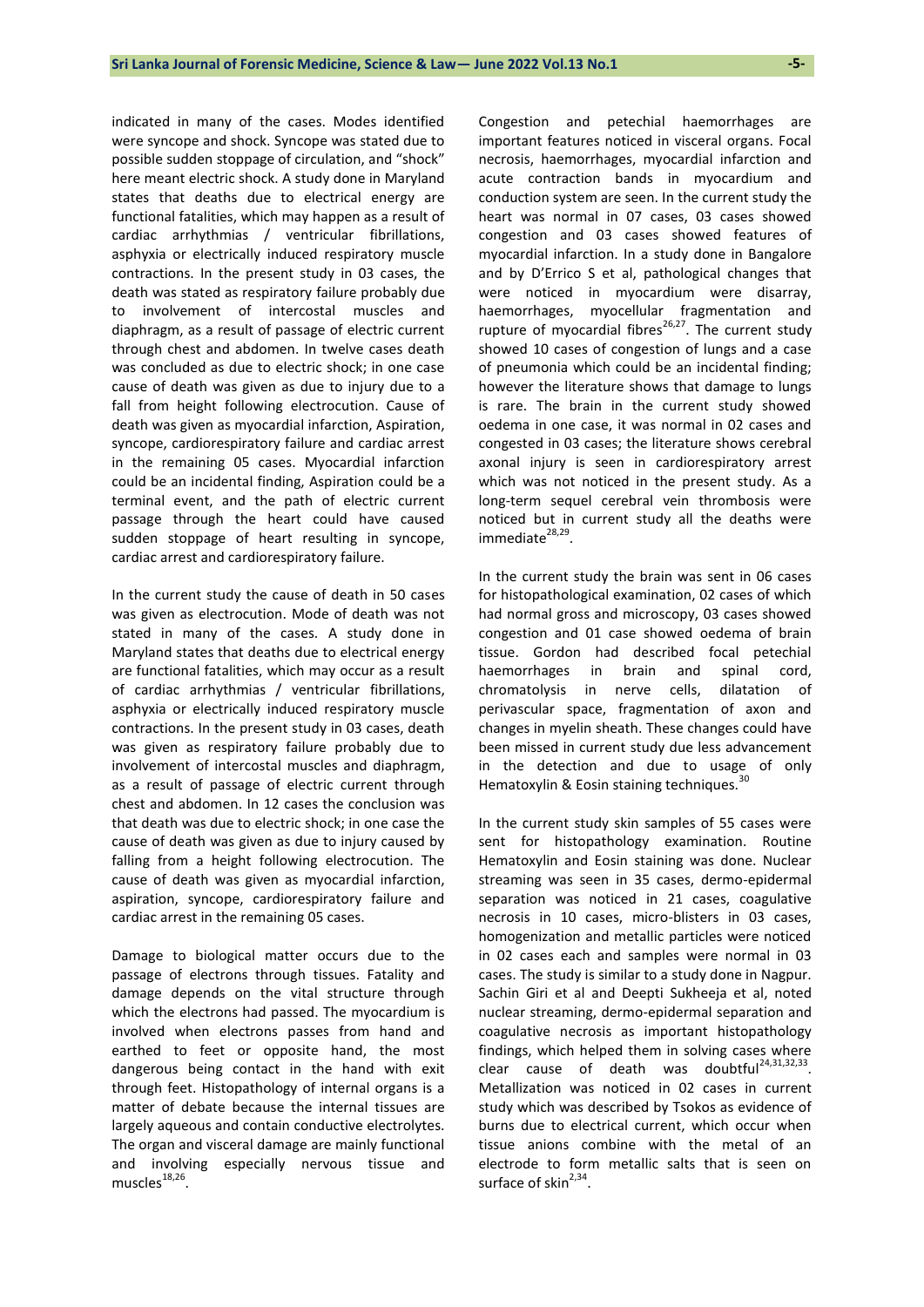#### **CONCLUSION**

This study provides the statistics in this part of Bangalore for researchers and law enforcement agencies. Electrocution deaths are rare; however, the morbidity and mortality with electric injury is rising. Arriving at cause of death is difficult by postmortem examination alone in some cases. It may require methodical examination which includes scene visits and histopathological examination especially where electrical contact marks are not present. The study stresses the use of gross and microscopic findings in arriving at the cause of death. Some internal organ findings are also focused on. The study also concludes that the circumstances are accidental in a majority of cases and commonly occur in the summer. Skin changes consistent with electrocution were noticed in the majority of samples sent for microscopy.

## **RECOMMENDATIONS**

Use of protective equipment at the workplace, construction sites and precautionary measures for domestic utility of the electric current should be emphasised. Strategies should be implemented by law enforcement agencies at construction sites. Regular field visits and educating the workers at workplace would help in greatly reducing fatalities.

#### **CONFLICTS OF INTEREST**

There are no conflicts of interest.

#### **ETHICAL ISSUES**

None

## **AUTHOR CONTRIBUTIONS**

**SSS:** conceptualization, formal analysis, resource, writing original draft; **RKG:** writing review and editing

#### **REFERENCES**

- 1. Waghmare SA, Meshram SK, Bhoi SB, Kamle RA, Shirsat KB. Epidemiological study of deaths due to electrocution: A three year retrospective study. *Indian Journal of Forensic Medicine & Toxicology*. 2018;12(3): 86.
- 2. Wick R, Byard RW. Electrocution and the autopsy. In: Tsokos M. (eds.) *Forensic Pathology Reviews Vol 5*. Humana Press; 2008. 54-65.
- 3. Kumar NB, Kukde HG, Sabale MR, Jaiswani AK, Savardekar RR. Study of Electrocution Deaths in Mumbai: A three year Retrospective Analysis*. Indian Journal of Forensic Medicine & Toxicology*. 2018;12(3): 65.
- 4. National Crime Records Bureau. *Accident deaths and suicides in India 2015*. Available from: [http://ncrb.gov.in](http://ncrb.gov.in/) [Accessed 05<sup>th</sup> May, 2021].
- 5. Anastassios AC. Electrical Injuries. *Critical Care Medicine*. 2002;30(11): S424-30. [https://doi.org/10.1097/00003246-200211001-](https://doi.org/10.1097/00003246-200211001-00007) [00007.](https://doi.org/10.1097/00003246-200211001-00007)
- 6. Reddy A, Balaraman R, Sengottuvel P. Accidental electrocution fatalities in Puducherry: A 3 year retrospective study. *International Journal of Medical Science and Public Health*. 2015;4: 48-52. [http://dx.doi.org/10.5455/ijmsph.2015.0828201411.](http://dx.doi.org/10.5455/ijmsph.2015.0828201411)
- 7. Fremingston M, Sangma MMB, Kumar G. Study of electrocution deaths in Puducherry. *IP International Journal of Forensic Medicine and Toxicological Sciences*. 2017;2(1): 13-16.

[https://doi.org/10.18231/j.ijfmts.2017.004.](https://doi.org/10.18231/j.ijfmts.2017.004)

- 8. Karaddi SS, Gopinath.M, Abhinandana R, Suraj. a post mortem study on deaths due to electrocution among autopsies conducted at mortuary, RIMS Raichur- a retrospective study. *Indian Journal of Forensic Medicine & Toxicology*. 2019;13: 4.
- 9. Balasubramaniam S. Study of deaths due to electrocution at Government Stanley Hospital, Chennai- An Autopsy Based Study. *Chettinad Health City Medical Journal*. 2016;5(2): 67-69. Available from:

[https://www.chcmj.ac.in/pdf/vol5\\_no2/Study.pdf.](https://www.chcmj.ac.in/pdf/vol5_no2/Study.pdf) 

10. Ragui S, Meera T, Singh KP, Devi PM, Devi AS. A study of electrocution deaths in Manipur. *Journal of Medical Society*. 2013;27: 124.

[https://doi.org/10.4103/0972-4958.121583.](https://doi.org/10.4103/0972-4958.121583)

- 11. Khan MK, Aziz UBA, Ahmad F. Death due to electrocution-a retrospective study. *Medico-legal Update*. 2019;19(2): 273-275.
- 12. Dimaio VJ, DiMaio D. Forensic Pathology. 2<sup>nd</sup> ed. CRC; 2001. Electrocution; p412.
- 13. Liu S, Yu Y, Huang Q, Luo B, Liao X. Electrocutionrelated mortality: a review of 71 deaths by lowvoltage electrical current in Guangdong, China, 2001- 2010. *The American Journal of Forensic Medicine and Pathology*. 2014;35(3): 193-196. [https://doi.org/ 10.1097/PAF.0000000000000072.](https://doi.org/%2010.1097/PAF.0000000000000072)
- 14. Sheikhazadi A, Kiani M, Ghadyani MH. Electrocutionrelated mortality: a survey of 295 deaths in Tehran, Iran between 2002 and 2006. *The American Journal of Forensic Medicine and Pathology*. 2010;31(1): 43- 45. [https://doi.org/10.1097/paf.0b013e3181c213f6.](https://doi.org/10.1097/paf.0b013e3181c213f6)
- 15. Kuhtic I, Bakovic M, Mayer D, Strinovic D, Pretroveeki V. Electrical mark in electrocution deaths - a 20-years study. *The Open Forensic Science Journal*. 2012;5: 23- 27[.http://dx.doi.org/10.2174/1874402801205010023](http://dx.doi.org/10.2174/1874402801205010023)
- 16. Kumar S, Verma AK, Singh US. Electrocution-related mortality in northern India – A 5-year retrospective study. *Egyptian Journal of Forensic Sciences*. 2014; (1):1–6. [https://doi.org/10.1016/j.ejfs.2013.07.001.](https://doi.org/10.1016/j.ejfs.2013.07.001)
- 17. Tedeschi CG, Eckert WG, Tedeschi LG. A study of trauma and Environmental Hazards. Injury by Electrical Force. Forensic Medicine. 1<sup>st</sup> ed. Philadelphia: WB Saunders; 1997. p646-651.
- 18. Pekka S, Bernard K. *Knight's Forensic Pathology*. 3rd ed. Arnold London; 2004. Electrical Fatalities; p326- 337.
- 19. Rautji R, Rudra A, Behera C, Dogra TD. Electrocution in South Delhi: a retrospective study. *Medicine, Science and the Law*. 2003;43(4): 350-2.